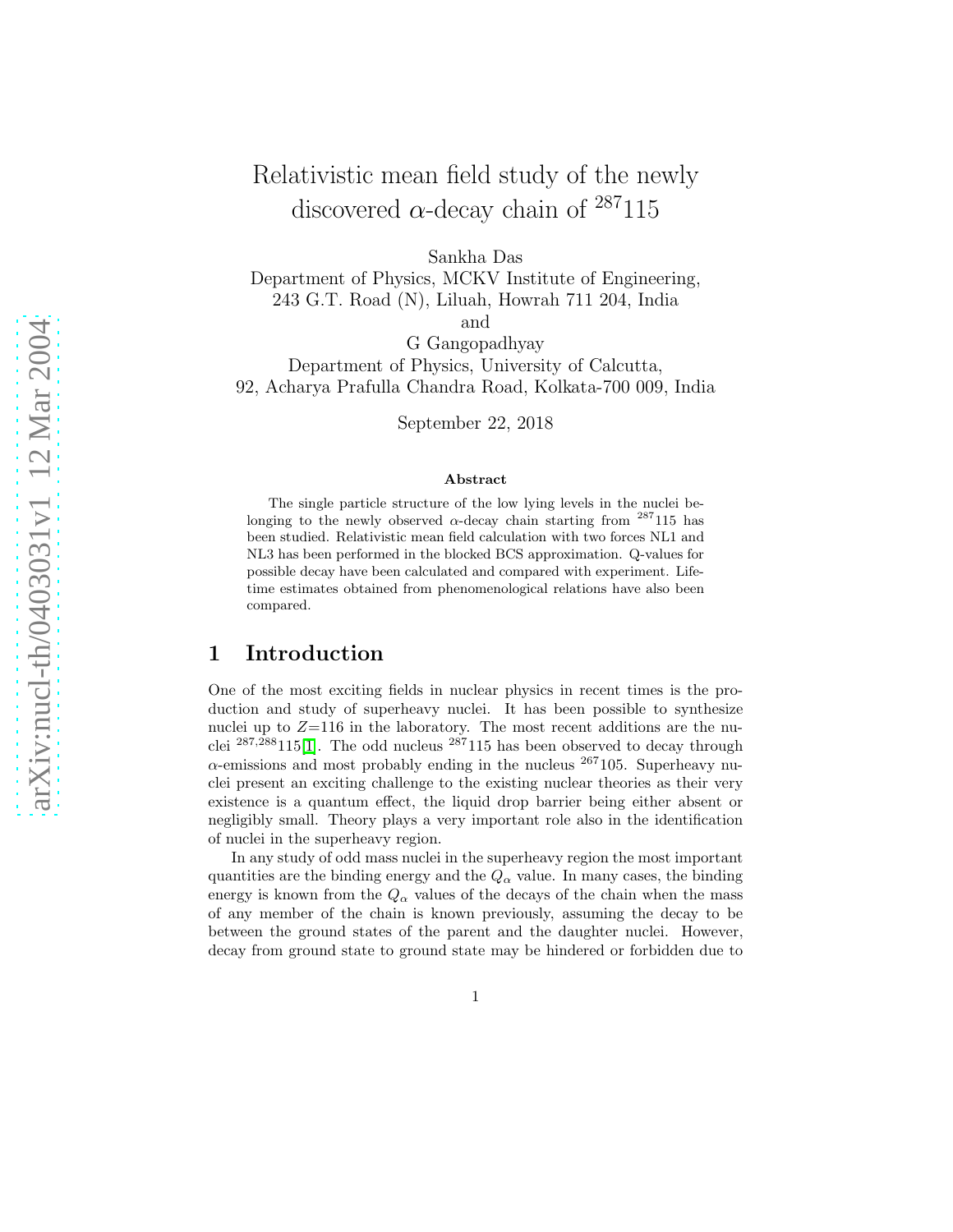spin-parity selection rules. Thus it is important to study the one quasiparticle states near the ground state for possible decay paths. If the observed decay involves isomeric excited states, the  $Q_{\alpha}$  value may differ considerably from that expected in ground state to ground state transition. Frequently the chain does not end in any previously known nucleus making the identification of the parent very difficult. The Q-values for  $\alpha$ -decay and the lifetime estimates obtained from them using phenomenological relations are used for the identification. As already mentioned, the hindrance factors of  $\alpha$ -decay, and hence lifetime values, depend crucially on the quantum numbers of the parent and daughter states involved. Theoretical ideas about the single particle structure are therefore crucial even for identification.

Relativistic mean field (RMF) calculations are known to give a good description of the structure of nuclei throughout the periodic table. In an odd nucleus, there is an additional complication as the last odd nucleon breaks the time reversal symmetry of the mean field. Hence, the space-like components of the meson fields, which are absent in even-even nuclei, contribute to the different nuclear properties in odd nuclei. However, it is well known that these contributions are very small in the case of bulk properties like binding energy or deformation and are important only in features like magnetic moment or moment of inertia which depend on only a few nucleons[\[2,](#page-4-1) [3\]](#page-4-2). We have neglected these contributions as we are primarily interested in only the binding energy. We have restored time reversal symmetry by using the blocking method in pairing [\[4\]](#page-4-3).

Proton-odd neutron-even superheavy nuclei have not been extensively studied in the mean field formalism. Ren *et al* [\[5\]](#page-4-4) have systematically studied the binding energy and deformation of odd Z superheavy nuclei using the relativistic forces TMA $[6]$  and NLZ2 $[7]$ . Rashdan  $[8]$  have studied the nuclei  $^{271}111$ using the force NLRA1. These calculations do not take the level occupied by last odd nucleon into account. Geng *et al* [\[9\]](#page-4-8) have studied the the nuclei of the  $\alpha$ -decay chain starting from  $^{287}115$  using the TMA force and included the effect of the blocking by the odd proton. They have used both constant pairing and density dependent delta-function interaction.

In this work we have studied the structure of the nuclei belonging to the decay chain of <sup>287</sup>115. First we investigate the heaviest proton-odd nuclei whose ground state spin parity values are known to check the ability of the theory to reproduce the experimental structure in superheavy region. Next we study the nuclei occurring in the  $\alpha$ -decay chain of  $^{287}115$  to find out the energy and spinparity of the one quasiparticle levels near the ground state and hence the possible  $\alpha$ -transitions. We have used the relativistic forces NL1[\[10\]](#page-4-9) and NL3[\[11\]](#page-4-10).

#### 2 Results

The RMF theory is well known and will not be discussed here. Readers may find excellent descriptions of the theoretical method using the basis expansion method in refs [\[12,](#page-4-11) [13\]](#page-4-12). We have described the blocking procedure followed in RMF in an earlier calculation [\[14\]](#page-4-13). The levels are denoted by the Nilsson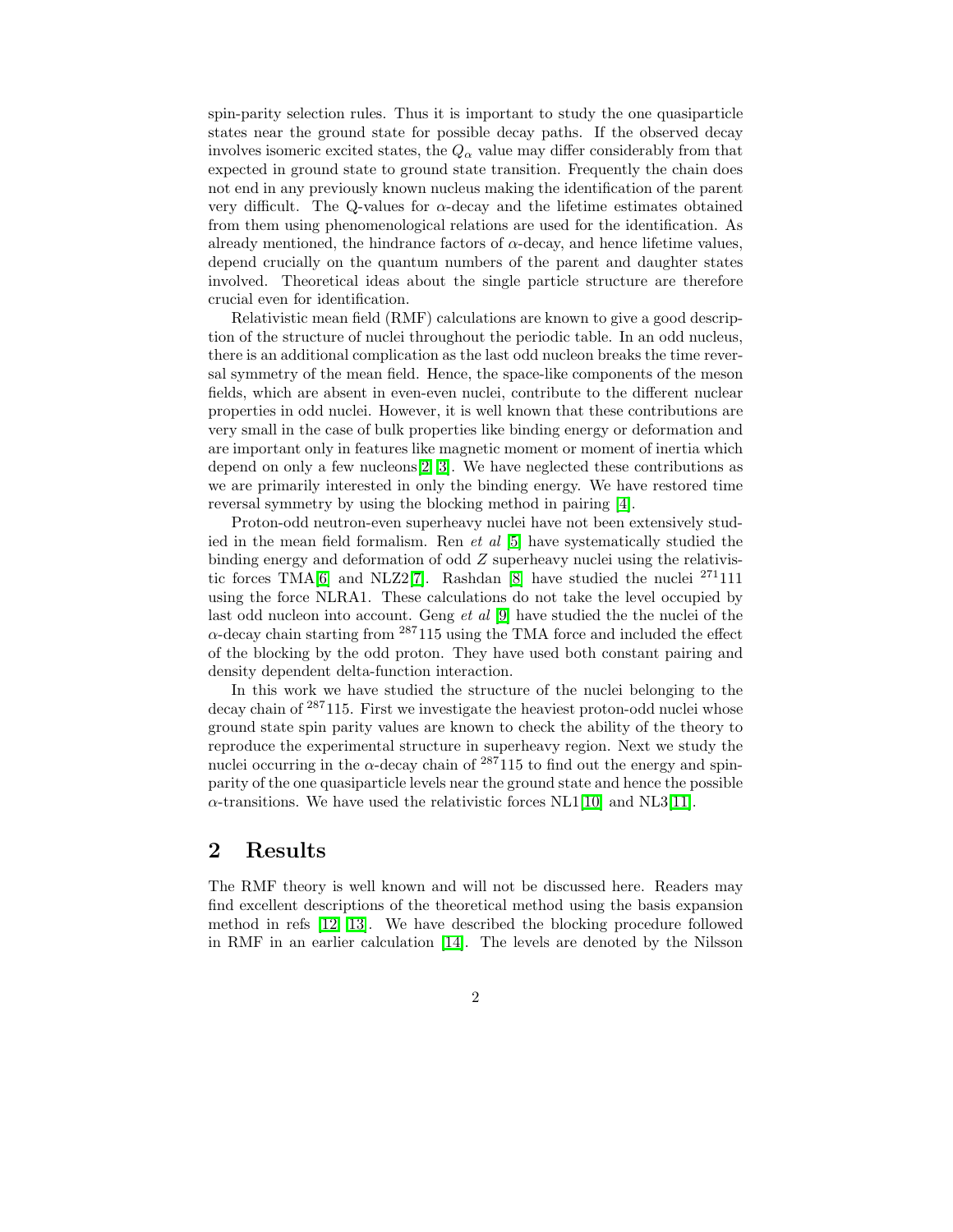quantum numbers. The number of oscillator shells used in both the fermion and the boson sectors is 22. Pairing has been included in the constant gap approximation with the gap being given by  $\Delta_{n,p} = 11.2/\sqrt{A}$ .

Table [1](#page-5-0) presents the calculated binding energy and quadrupole deformation of the ground state and the excitation energy and spin-parity of the lowest one quasiparticle states obtained in three Md nuclei using the forces NL1 and NL3. These are the heaviest odd-proton nuclei whose ground state spin-parity values are experimentally known. The deformation parameters of the excited states are very close to that of the ground state and have not been shown. One can see that either the ground state spin is either correctly predicted or the state corresponding to the experimental ground state lies within approximately 0.5 MeV in all cases. This is comparable to the results we have obtained earlier in a lower mass region[\[14\]](#page-4-13).

Next we study the odd-proton nuclei belonging to the chain <sup>287</sup>115. These are the heaviest odd proton nuclei that have been experimentally observed. Nothing is known about the spin-parity of the low-lying levels in these nuclei. In table [2](#page-5-1) the binding energy values calculated using the forces NL1 and NL3 for the lowest energy level i.e. ground state in different nuclei are given. In table [3](#page-6-0) we present the results of our calculation for the lowest lying one quasiparticle levels. There are both normal negative parity states as well as positive parity states arising out of the intruder orbital in the low excitation energy region and a pattern of low-lying isomeric states are expected. For example, in  $287115$ , the 11 2 <sup>+</sup> state is expected to be an isomeric state in both the calculations. Similarly,  $\sin^{267}$ Db, the lowest lying negative-parity state is likely to be isomeric. Thus one may have two groups of  $\alpha$ -particles connecting the different parity levels among themselves which are nearly equal in energy and hence comparable lifetime values. An isomeric state may also decay to the ground state by  $\gamma$ -emission. In most of the nuclei studied the ground state spin predicted by the two forces agree with each other lending confidence to the ability of RMF to predict the spin-parity of the correct ground state in this mass region.

The present results differ in one important detail from that of Geng *et al* [\[9\]](#page-4-8). In their work the calculated quadrupole deformation values decrease smoothly from 0.22 in <sup>267</sup>Db to 0.17 in <sup>283</sup>113. However, at <sup>287</sup>115, this suddenly jumps up to 0.50. Any abrupt change in deformation value should translate in an increase in  $\alpha$ -lifetime. However, as discussed later, experimental lifetime estimates do not show any large increase in lifetime for decay from <sup>287</sup>115. The calculated quadrupole deformation parameter for both the forces in our calculation, on the other hand, vary smoothly from 0.28 to 0.17 approximately with increase in mass number. This decrease may possibly be ascribed to the shell closure at neutron magic number  $N = 172$  in agreement with other relativistic calculations [\[16,](#page-4-14) [17\]](#page-4-15) which predict the neutron and proton shell closures at 172 and 120, respectively. It is also known that  $Z = 114$  shows a small gap which is manifested here in the larger excitation energy values of the quasiparticle states in  $^{287}115$ , particularly for the calculation using the NL3 force.

A particular level may decay either via  $\alpha$ -decay or  $\gamma$ -emission. Ground state,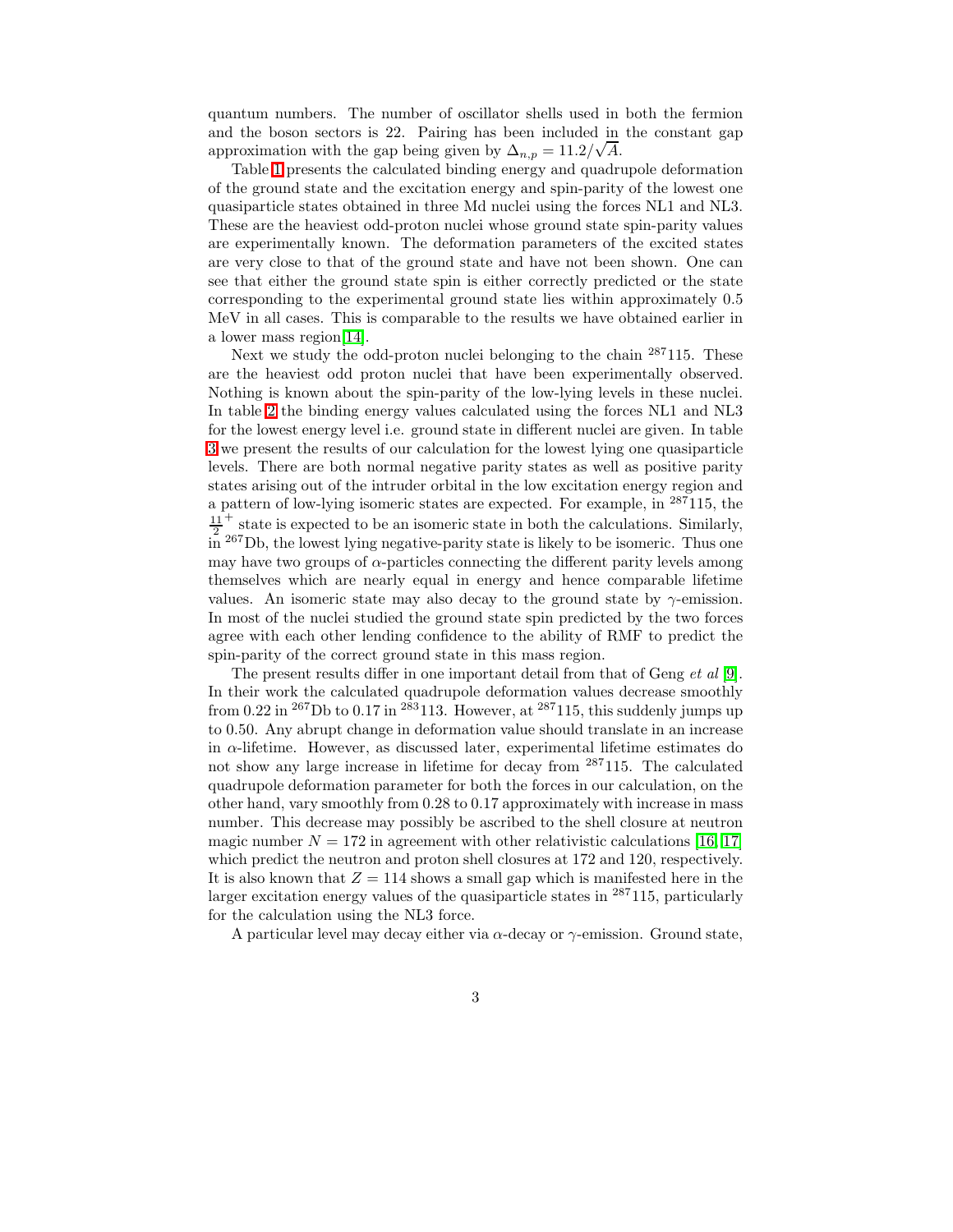and frequently, isomeric states will undergo  $\alpha$ -decay. In table [4](#page-7-0) the theoretical  $Q$ -values for  $\alpha$ -decay are given for different levels. The calculated  $Q$ -values have been taken assuming that  $\alpha$ -decay takes place between states having the same parity and nearly equal spin. The hindrance factors for these transitions are expected to be close to one. In <sup>287</sup>115, the  $\alpha$ -decay may even start from the isomeric positive parity state. Q-value for any other transition may be easily calculated from tables [2](#page-5-1) and [3.](#page-6-0) The experimental Q-values appear to agree very well with theory, particularly with the transitions involving negative parity states calculated using the force NL3.

In table [5,](#page-7-1) we compare the experimentally obtained lifetime with the phenomenological estimate derived from the theoretical  $Q_{\alpha}$ -value obtained using the NL3 force for the transitions involving negative parity states given in the first row of table [4.](#page-7-0) All these transitions are between states having the same spinparity and should have low hindrance factor. The Viola-Seaborg formula[\[18\]](#page-4-16)

$$
\log_{10}(T_{\alpha}) = (aZ + b)Q_{\alpha}^{-1/2} + cZ + d \tag{1}
$$

where  $T_{\alpha}$  are given in seconds and  $Q_{\alpha}$  in MeV, has been used. The values of the parameters  $a, b, c$  and  $d$  are taken from Ref. [\[19\]](#page-4-17) where they were obtained by fitting the experimental data of middle and heavy nuclei. The values are  $a=1.66175$ ,  $b=-8.5166$ ,  $c=-0.20228$  and  $d=-33.9069$ . Except for the transition from <sup>283</sup>113, all the other  $T_{\alpha}$  values agree with experimentally observed values indicating that the hindrance factor is close to one, i.e. the transitions are between states having nearly equal spin and the same parity. As mentioned earlier, the lifetime estimate of  $\alpha$ -decay from <sup>287</sup>115 does not indicate any large difference in deformation values between the parent and the daughter states as predicted by Geng *et al* [\[9\]](#page-4-8).

#### 3 Summary

The structure of superheavy odd proton nuclei belonging to the  $\alpha$ -decay chain starting from <sup>287</sup>115 has been investigated. RMF approach in the blocked BCS approximation gives very similar structure for two forces NL1 and NL3. The quadrupole deformation increases smoothly from  $^{287}115$  to  $^{267}{\rm Db}.$  The Q-values for probable decays have been calculated and compared with experiment. The experimental values agree very well with the theoretical ones for the negative parity levels calculated using the force NL3. Lifetime estimates obtained from phenomenological prescription indicate that the decays take place between states having nearly identical quantum numbers.

#### Acknowledgements

The calculations were done using the computer facilities provided by the DSA Programme, University Grants Commission, New Delhi.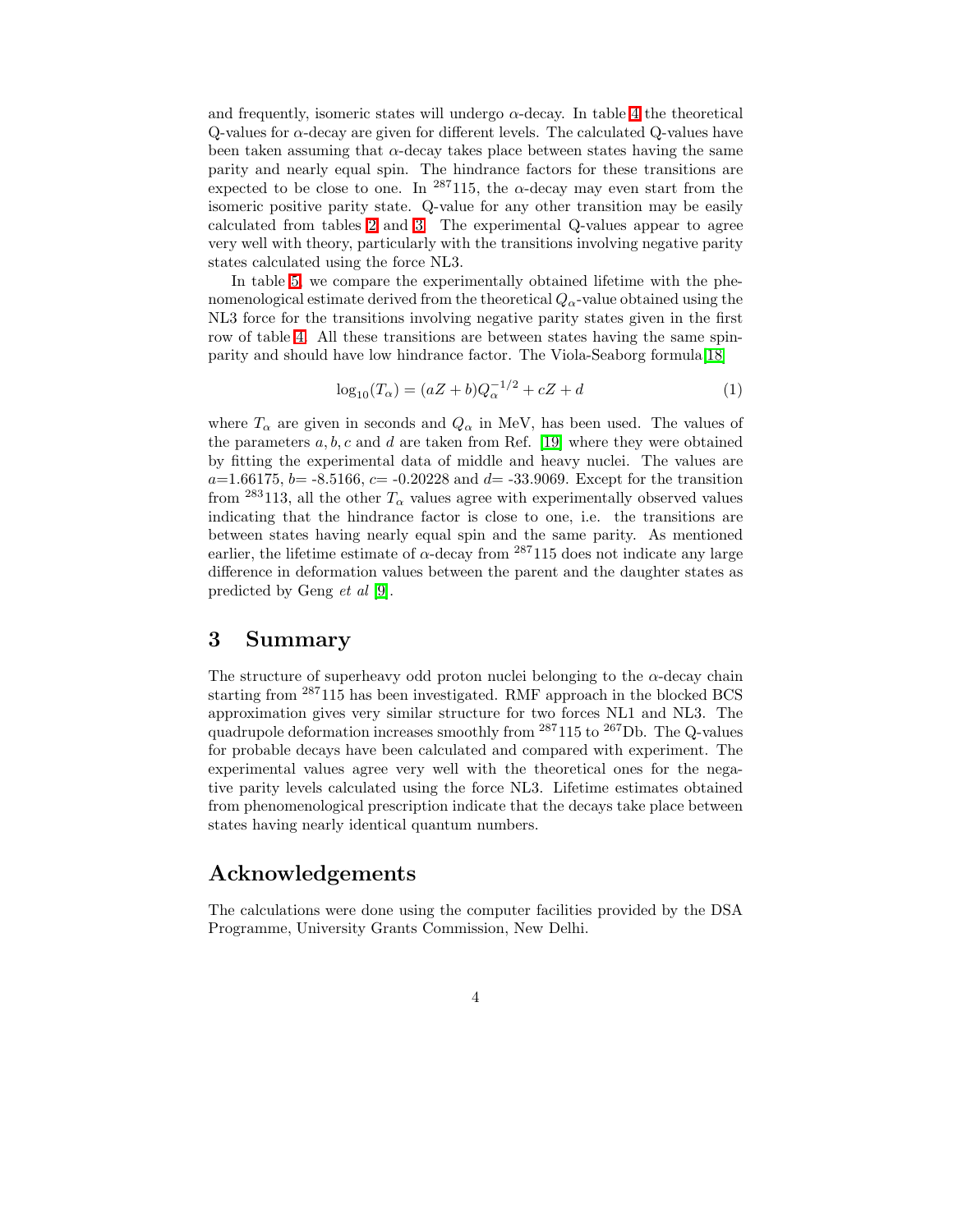## <span id="page-4-1"></span><span id="page-4-0"></span>References

- [1] Oganessian Yu Ts *et al* 2004 *Phys. Rev.* C 69 021601(R)
- <span id="page-4-2"></span>[2] Hoffmann U and Ring P 1988 *Phys. Lett.* B 214 307
- <span id="page-4-3"></span>[3] Afanasjev A, König J and Ring P 1996 *Nucl. Phys.* **A608** 107
- [4] Ring P and Schuck P 1980 *The Nuclear Many-Body Problem*, Springer -Verlag.
- <span id="page-4-5"></span><span id="page-4-4"></span>[5] Ren Z, Chen D H, Tai F, Zhang H Y and Shen W Q 2003 *Phys. Rev.* C67 064302
- <span id="page-4-6"></span>[6] Ren Z and Toki H 2001 *Nucl. Phys.* A689 691
- <span id="page-4-7"></span>[7] Bender M 2000 *Phys. Rev.* C 61 031302(R)
- <span id="page-4-8"></span>[8] Rashdan M 2002 *Phys. Rev.* C63 064306
- [9] Geng L S, Toki H and Meng J 2003 *Phys. Rev.* C68 061303
- <span id="page-4-9"></span>[10] Reinhard P -G, Rufa M, Maruhn J A, Greiner W and Friedrich J 1986 *Zeit. Phys.* A 323 13
- <span id="page-4-11"></span><span id="page-4-10"></span>[11] Lalazissis G A, König J and Ring P 1997 *Phys. Rev.* C55 540
- <span id="page-4-12"></span>[12] Gambhir Y K, Ring P and Thimet A 1990 *Ann. Phys. ,N.Y.* 198 132
- [13] Ring P, Gambhir Y K and Lalazissis G A 1997 *Comput. Phys. Commun.* 105 77
- <span id="page-4-18"></span><span id="page-4-13"></span>[14] Mitra P and Gangopadhyay G 2003 *Phys. Rev.* C 68 044319
- <span id="page-4-14"></span>[15] Audi G, Wapstra A H and Thibault C 2003 *Nucl. Phys.* A729 337
- <span id="page-4-15"></span>[16] Patra S K, Greiner and Gupta R K 2000 *J. Phys. G: Nucl. Part. Phys.* 26 L65
- <span id="page-4-16"></span>[17] Reinhard P -G, Bender M and Maruhn J A 2002 *Comments in Mod. Phys.* 2 A117
- <span id="page-4-17"></span>[18] Viola V E and Seaborg G T 1966 *J. Inorg. Nucl. Chem.* 28 741
- [19] Moeller P, Nix J R and Kratz K L 1997 *At. Data Nucl. Data Tables* 66 131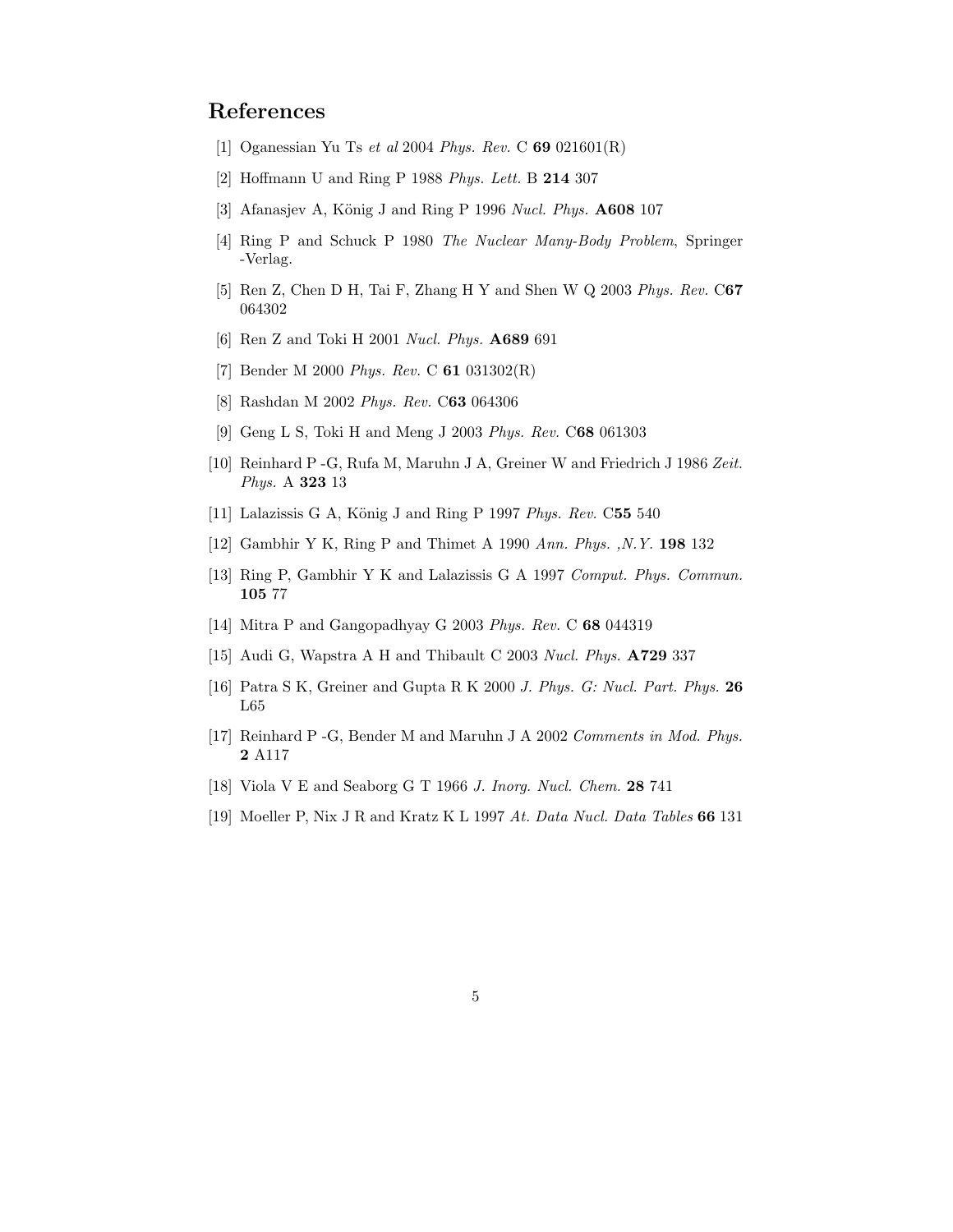<span id="page-5-0"></span>Table 1: Results of calculation in Md nuclei with using the forces NL1 and NL3. The binding energy values are given in MeV. The quantities within the parentheses are the calculated values of the energy levels in MeV. The experimental binding energy values are from Audi *et al* [\[15\]](#page-4-18)

| Nucleus            | Expt.             | Theo.   |                                       |           |                                                                |
|--------------------|-------------------|---------|---------------------------------------|-----------|----------------------------------------------------------------|
|                    | g.s.              | NL1     |                                       | NL3       |                                                                |
|                    | $J^{\pi}$         | B.E.    | $\overline{J^{\pi}}(\mathrm{E}_{ex})$ | B.E.      | $J^{\pi}(\mathbf{E}_{ex})$                                     |
|                    | B.E.              |         |                                       | $\beta_2$ |                                                                |
| $^{253}\rm{Md}$    | $\frac{1}{2}^{-}$ | 1885.82 | $(g.s.), \frac{1}{2}^{-}(0.02)$       | 1886.17   | $\frac{3}{2}$<br>$(g.s.), \frac{7}{2}^{-}(0.18),$              |
|                    | 1881.81*          | 0.31    | $(0.10), \frac{3}{2}^{-}(0.50)$       | 0.29      | $(0.24), \frac{1}{2}^{-}(0.43)$                                |
| $255$ Md           | $rac{7}{2}$       | 1897.11 | $(g.s.), \frac{1}{2}^{-}(0.01),$      | 1898.88   | $(g.s.), \frac{7}{2}^+(0.27),$<br>$rac{3}{2}$                  |
|                    | 1894.33           | 0.31    | $(0.14), \frac{3}{2}^{-}(0.53)$       | 0.28      | $(0.53), \frac{7}{2}$<br>(0.57)                                |
| $^{257}\text{Md}$  | $\frac{7}{2}$     | 1907.68 | $(g.s.), \frac{1}{2}^-(0.03),$        | 1910.42   | $\frac{1}{(g.s.)}$ , $\frac{7}{2}$<br>$\frac{3}{2}$<br>(0.21), |
|                    | 1906.32           | 0.31    | (0.13)                                | 0.27      | $(0.48), \frac{7}{2} (0.53)$                                   |
| $*Fetimatod$ value |                   |         |                                       |           |                                                                |

<sup>∗</sup>Estimated value

<span id="page-5-1"></span>Table 2: Calculated binding energy of the ground state of of nuclei belonging to the decay-chain of  $287115$ .

| Nucleus            | B.E.(MeV) |         |  |
|--------------------|-----------|---------|--|
|                    | NL1       | NL3     |  |
| 287115             | 2057.72   | 2055.84 |  |
| 283113             | 2039.02   | 2038.87 |  |
| $^{279}111$        | 2019.36   | 2020.65 |  |
| $275$ Mt           | 2000.69   | 2002.03 |  |
| ${}^{271}{\rm Bh}$ | 1982.04   | 1983.22 |  |
| ${}^{267}$ Db      | 1962.15   | 1964.47 |  |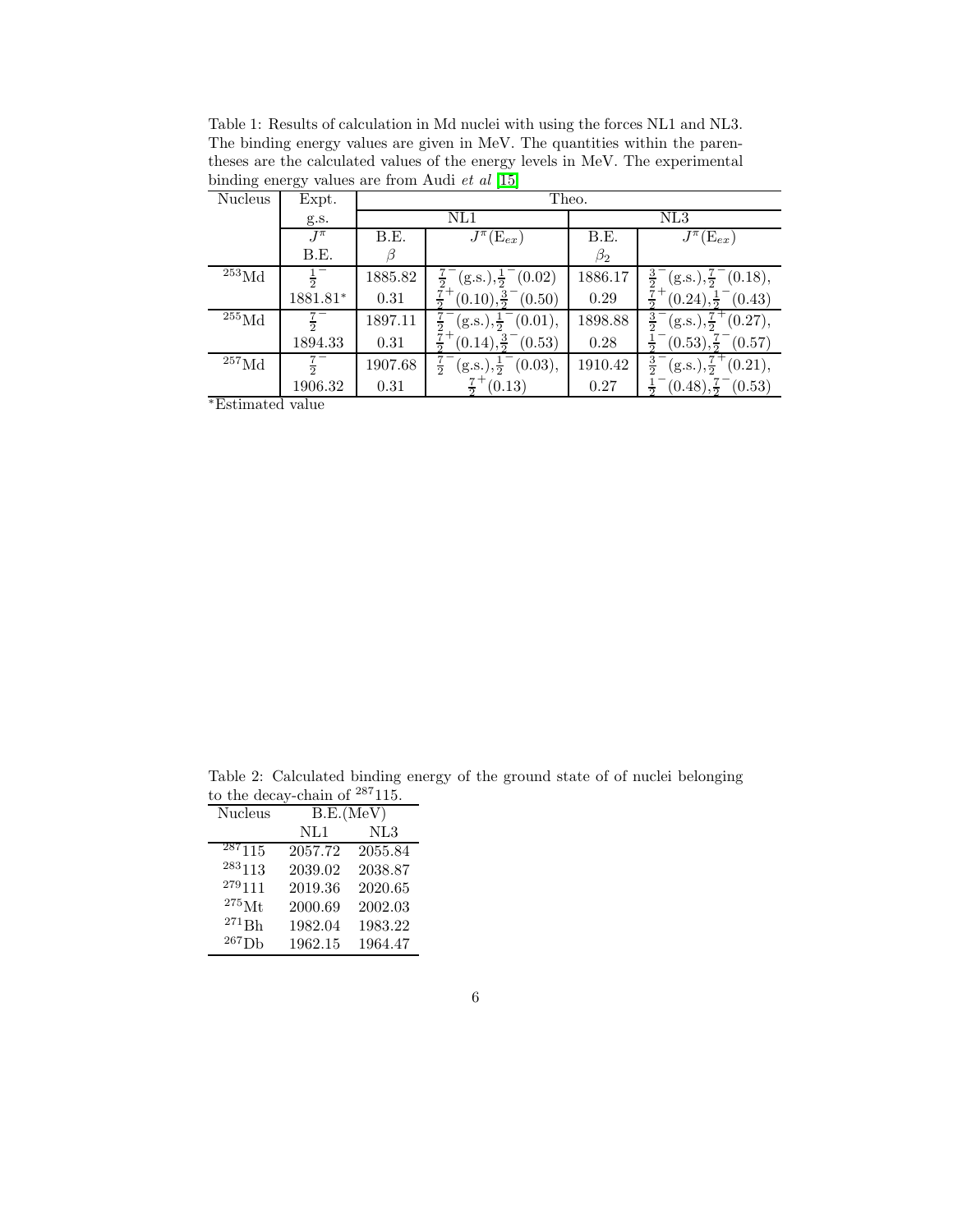| State                    | E(MeV)                                                                                                                                                                                                                                                                                                                                                            | $\beta_2$ | State                    | B(MeV)                                                                                                                                                                                                                                                                                                       | $\beta_2$ |
|--------------------------|-------------------------------------------------------------------------------------------------------------------------------------------------------------------------------------------------------------------------------------------------------------------------------------------------------------------------------------------------------------------|-----------|--------------------------|--------------------------------------------------------------------------------------------------------------------------------------------------------------------------------------------------------------------------------------------------------------------------------------------------------------|-----------|
| $\frac{1}{2}$<br>$[510]$ | 0.00                                                                                                                                                                                                                                                                                                                                                              | 0.165     | $\frac{1}{2}$<br>$[510]$ | 0.00                                                                                                                                                                                                                                                                                                         | 0.170     |
| $[503]$                  | 0.79                                                                                                                                                                                                                                                                                                                                                              | 0.149     | $[512]$                  | 1.02                                                                                                                                                                                                                                                                                                         | 0.172     |
| [512]                    | 0.95                                                                                                                                                                                                                                                                                                                                                              | 0.167     | $[615]$                  | 1.86                                                                                                                                                                                                                                                                                                         | 0.178     |
| [615]                    | 1.22                                                                                                                                                                                                                                                                                                                                                              | 0.172     | $\frac{9}{2}$<br>[505]   | 1.92                                                                                                                                                                                                                                                                                                         | 0.188     |
| $[512]$                  | 0.00                                                                                                                                                                                                                                                                                                                                                              | 0.182     | $[512]$                  | 0.00                                                                                                                                                                                                                                                                                                         | $0.178\,$ |
| $[615]$                  | 0.21                                                                                                                                                                                                                                                                                                                                                              | 0.187     | $\frac{1}{2}$<br>$[550]$ | 0.72                                                                                                                                                                                                                                                                                                         | 0.167     |
| $\frac{9}{2}$<br>$[505]$ | 0.58                                                                                                                                                                                                                                                                                                                                                              | 0.200     | $\frac{11}{2}$<br>[615]  | 0.76                                                                                                                                                                                                                                                                                                         | 0.182     |
| $\frac{1}{2}$<br>[510]   | 0.65                                                                                                                                                                                                                                                                                                                                                              | 0.187     | $\frac{9}{2}$<br>[505]   | 1.26                                                                                                                                                                                                                                                                                                         | 0.191     |
| $[512]$                  | 0.00                                                                                                                                                                                                                                                                                                                                                              | 0.191     | $^{+}$<br>[615]          | 0.00                                                                                                                                                                                                                                                                                                         | 0.219     |
| $[505]$                  | 0.03                                                                                                                                                                                                                                                                                                                                                              | 0.222     | $[512]$                  | 0.38                                                                                                                                                                                                                                                                                                         | 0.189     |
| [615]                    | 0.08                                                                                                                                                                                                                                                                                                                                                              | 0.219     | $[512]$                  | 0.47                                                                                                                                                                                                                                                                                                         | 0.190     |
| $\frac{1}{2}$<br>510     | 0.40                                                                                                                                                                                                                                                                                                                                                              | 0.234     | $\frac{1}{2}$<br>[550]   | 0.78                                                                                                                                                                                                                                                                                                         | 0.186     |
| $[512]$                  | 0.00                                                                                                                                                                                                                                                                                                                                                              | 0.255     | $[512]$                  | 0.00                                                                                                                                                                                                                                                                                                         | 0.210     |
| $[505]$                  | 0.41                                                                                                                                                                                                                                                                                                                                                              | 0.243     | $[615]$                  | 0.38                                                                                                                                                                                                                                                                                                         | 0.223     |
| $[615]$                  | 0.52                                                                                                                                                                                                                                                                                                                                                              | 0.250     | $[505]$                  | 0.53                                                                                                                                                                                                                                                                                                         | 0.223     |
| $[510]$                  | 0.84                                                                                                                                                                                                                                                                                                                                                              | 0.256     | $[521]$                  | 0.58                                                                                                                                                                                                                                                                                                         | 0.198     |
| 512                      | 1.03                                                                                                                                                                                                                                                                                                                                                              | 0.249     | $[624]$                  | 1.11                                                                                                                                                                                                                                                                                                         | 0.208     |
| [512]                    | 0.00                                                                                                                                                                                                                                                                                                                                                              | 0.271     | $[512]$                  | 0.00                                                                                                                                                                                                                                                                                                         | 0.263     |
| $[624]$                  | 0.53                                                                                                                                                                                                                                                                                                                                                              | 0.270     | $[505]$                  | 0.33                                                                                                                                                                                                                                                                                                         | 0.247     |
| $[512]$                  | 1.08                                                                                                                                                                                                                                                                                                                                                              | 0.269     | $[624]$                  | 1.08                                                                                                                                                                                                                                                                                                         | 0.259     |
| 505                      | 1.13                                                                                                                                                                                                                                                                                                                                                              | 0.259     | [615]                    | 1.11                                                                                                                                                                                                                                                                                                         | 0.256     |
| $[624]$                  | 0.00                                                                                                                                                                                                                                                                                                                                                              | 0.282     | $[624]$                  | 0.00                                                                                                                                                                                                                                                                                                         | 0.274     |
| $[512]$                  | 0.58                                                                                                                                                                                                                                                                                                                                                              | 0.280     | $\frac{1}{2}$<br>$[521]$ | 0.30                                                                                                                                                                                                                                                                                                         | 0.268     |
| $[521]$                  | 0.83                                                                                                                                                                                                                                                                                                                                                              | 0.276     | $[512]$                  | 0.99                                                                                                                                                                                                                                                                                                         | 0.269     |
| [633]                    | $1.27\,$                                                                                                                                                                                                                                                                                                                                                          | 0.278     | $\frac{9}{2}$<br>[505]   | 1.39                                                                                                                                                                                                                                                                                                         | 0.258     |
|                          | $\frac{7}{2}$ $\frac{3}{2}$ $\frac{3}{2}$ $\frac{11}{2}$<br>$\frac{3}{2}$<br>$\frac{11}{2}$<br>$\frac{3}{2}$ $\frac{9}{2}$<br>$\frac{11}{2}$<br>$\frac{3}{2}$ $\frac{9}{2}$ $\frac{11}{2}$<br>$\frac{1}{2}$<br>$\frac{5}{2}$<br>$\frac{5}{2}$ $\frac{9}{2}$ $\frac{3}{2}$<br>$\frac{9}{2}$<br>$\frac{9}{2} \frac{1}{2} - \frac{1}{2}$ + $\frac{1}{2} \frac{7}{2}$ |           |                          | NL1<br>$\frac{3}{2}$<br>$\frac{11}{2}$<br>$\frac{3}{2}$<br>$\frac{11}{2}$ $\frac{5}{2}$<br>$\frac{3}{2}$<br>$rac{5}{2}$<br>$\frac{11}{2}$<br>$\frac{5}{2}$<br>$\frac{1}{2}$ - $\frac{9}{2}$ +<br>$\frac{5}{2} - \frac{9}{2} - \frac{9}{2} + \frac{1}{2}$<br>$\frac{11}{2}$<br>$\frac{9}{2}$<br>$\frac{5}{2}$ | NL3       |

<span id="page-6-0"></span>Table 3: Calculated excitation energy and quadrupole deformation of low-lying one quasiparticle states of nuclei belonging to the decay-chain of <sup>287</sup>115. The states are denoted by Nilsson quantum nembers.